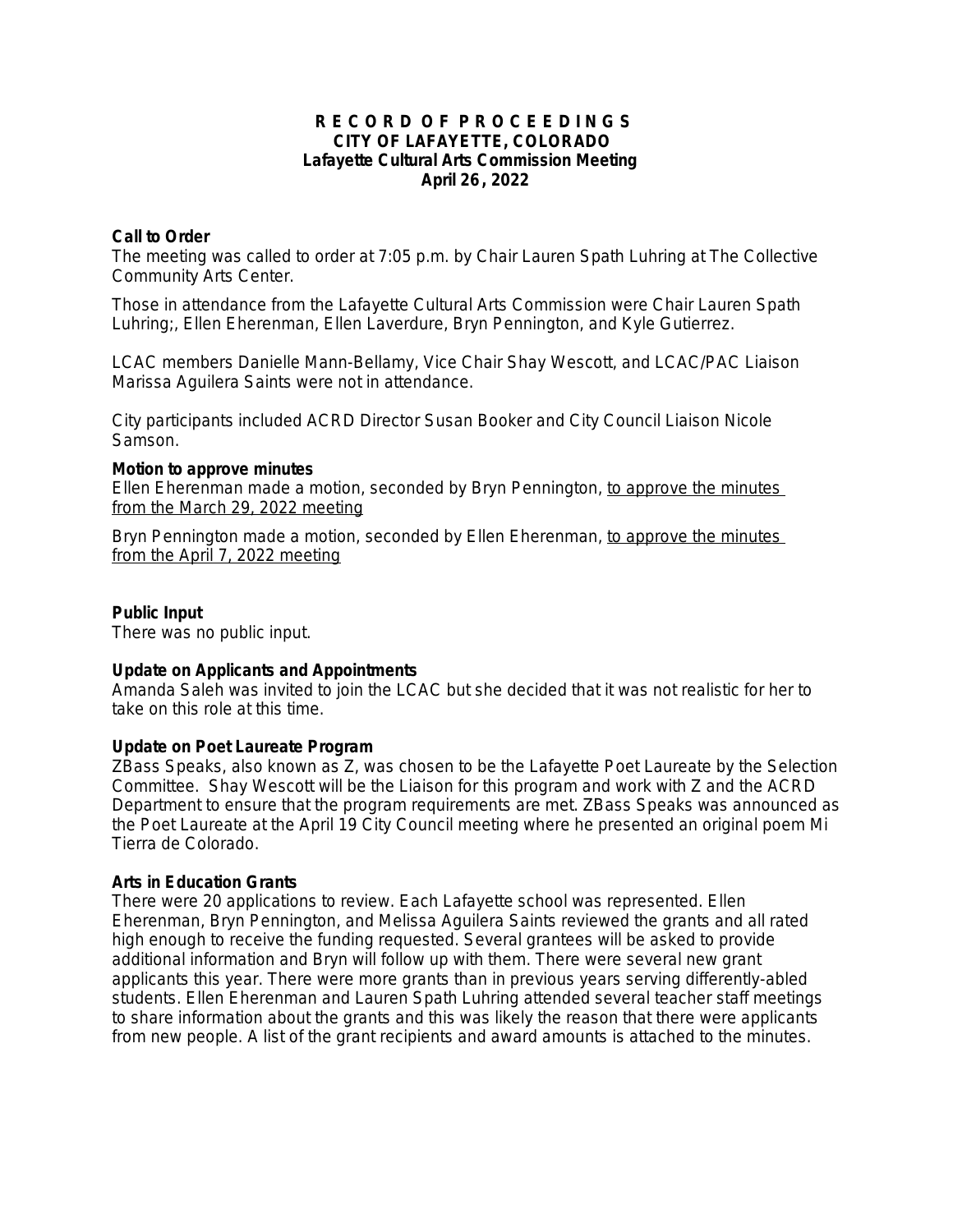Ellen Laverdure made a motion, seconded by Kyle Gutierrez, *to approve the*  recommendations of the grant review committee for the Arts in Education grants. Booker will work on logistics for notifying teachers now, and following up with them in the fall.

### **Arts Outside**

Ellen Eherenman and Danielle Mann-Bellamy are taking the lead and working with Booker to get Summer 2022 Arts Outside Events organized so staff involvement and can be minimal. The team met and developed a list of events to be considered. The group will have a follow up meeting with Martin Ogle to develop 2-3 events to be held July – October. Some of the events being considered include a July painting watercolors outside, an August or September poetry program with Larry Laverdure, and an Indigenous People's Day event in October.

### **Director**'**s Report**

Booker informed the group that plans are still evolving for how her position will be handled moving forward. She hopes to have more details for the next LCAC meeting.

The first Art Night Out in two years is coming up on May 13 with the Chicano Heat Band, 5-6 food trucks, more art booths, It will be a great kickoff to the summer. Booker reminded LCAC members that volunteering at ANO is expected since LCAC is a beneficiary of the funds raised. Rachel Hanson will reach out with information about volunteering, but it's fine to contact her in the meantime.

Check the City website for details about other upcoming Collective Programs and Exhibits include:

- Rose Lueras: Racism & Discrimination at Lafayette Swimming Pool
- The Conversation Series, Workshop Series, Culminating performance in June
- Chicanas: Nurtures & Warriors.
- Japanese Arts Network: Ishin Denshin (communications of the heart).
- Waneka Lake Call for Artists is now open!
- Picnic on the Plaza starts June 2<sup>nd</sup>, Thursdays at noon at Festival Plaza
- Pride on the Plaza (June 9th) Noon- 1:30pm, 1:30-3pm. Drag show Storytime, Booths for outreach, human powered hamster wheel snow cone machine.

Booker gave an update on the Strategic Planning process. A new call for proposals will be issued to try to get more people to submit proposals.

### **Public Art Committee**

New Art on the Street sculptures are on display with a few more installations coming soon. Most pieces are larger scale than other years making for a more dramatic display of art.

A visitor to the Rose Lueras exhibit shared that he spent time in Lafayette as a child and that a photograph of his grandparents is in the exhibit and shown as a part of the Through Our Eyes Mural. were and the mural, the gentleman donated \$10,000 to help restore the mural and the exhibit. Provided expertise for prep of the material/products to restore the mural.

# **ARTS!Lafayette**

Liaison Bryn Pennington informed LCAC that ARTS!Lafayette held a retreat on April 9th: Board Retreat. A consultant helped them review and develop their vision statement/mission statement,